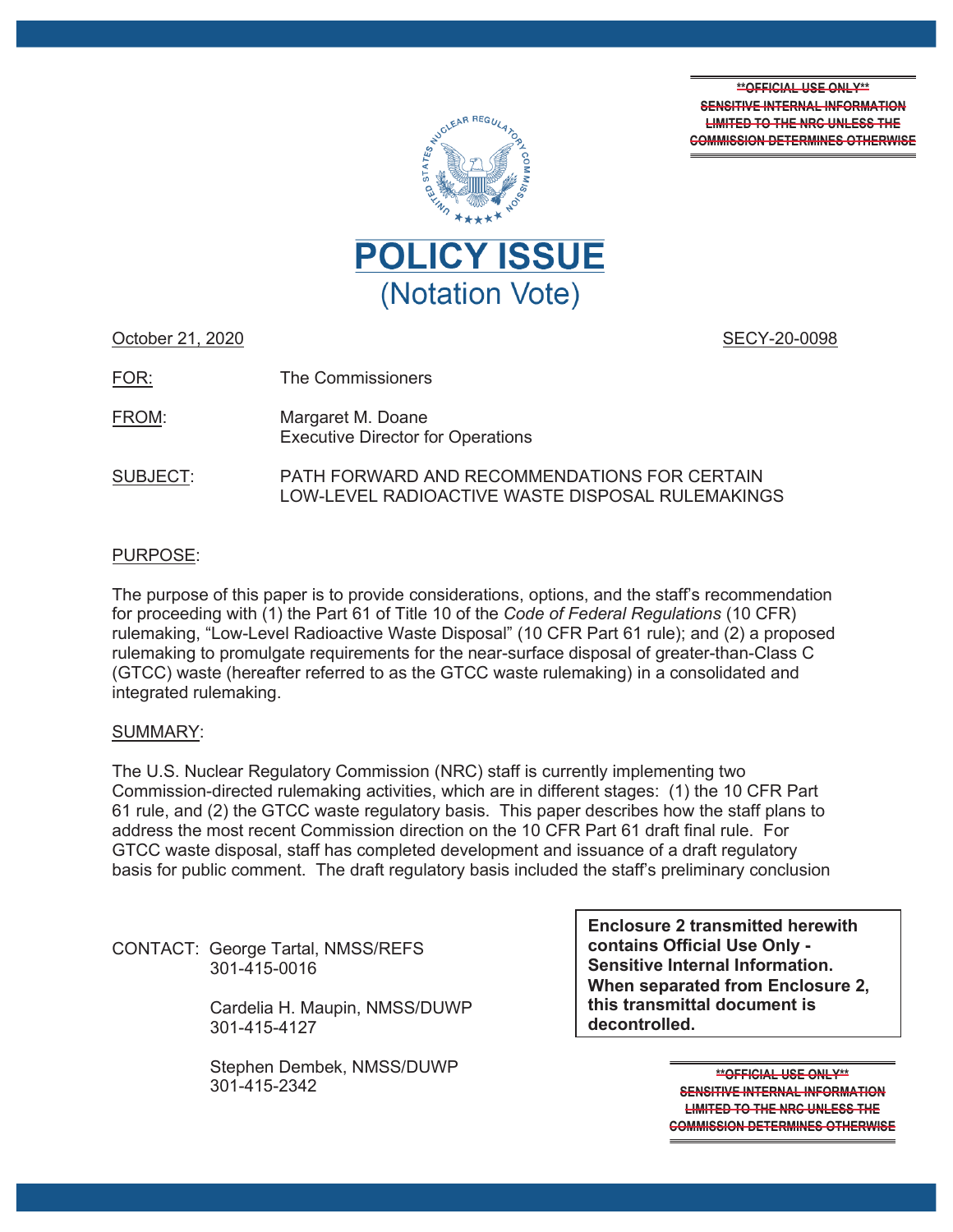that most of the GTCC waste streams analyzed in the draft regulatory basis are potentially suitable for near-surface disposal and that most GTCC waste could be safely regulated by an Agreement State. After an analysis of the public comments received, staff has determined that this preliminary conclusion remains valid. The staff has identified and evaluated considerations and options for its path forward. As these two rulemaking efforts would both amend 10 CFR Part 61 and have related proposed requirements, the staff recommends they be consolidated and integrated into one proposed rule based on expected cost savings, consideration of stakeholder input, and efficiencies.

## BACKGROUND:

The NRC promulgated its 10 CFR Part 61 regulations for the land disposal of low-level radioactive waste (LLRW) in 1982 (47 FR 57446; December 27, 1982). The 10 CFR Part 61 regulations were based, in part, on studies regarding the types of LLRW likely to go into a commercial disposal facility in the late 1970s and early 1980s. These assumptions, in turn, were based on a survey of LLRW generators at that time. The results of this survey ultimately formed the regulatory basis for the requirements in 10 CFR 61.55, "Waste classification." Section 61.55 categorizes LLRW into three principal classes, namely Class A, Class B, and Class C, based on their radiological hazard as determined by the concentration and type of radionuclides prescribed for each class. Class A waste is the least hazardous and Class C waste is the most hazardous that can be disposed of in a near-surface disposal facility. Those LLRW streams that contain radionuclide concentrations exceeding the limits for Class C waste constitute a fourth class of LLRW and are referred to as "greater-than-Class C" waste. Under the NRC's current regulations, GTCC waste is considered to be generally unacceptable for near-surface disposal and must be disposed of in a geologic repository unless the Commission approves, on a case-by-case basis, disposal of such waste in a disposal site licensed pursuant to 10 CFR Part 61.1

The staff is currently implementing two Commission-directed activities that could result in amendments to 10 CFR Part 61: (1) a LLRW disposal rulemaking to address the disposal of waste streams (e.g., depleted uranium) that were not envisioned to be disposed of in significant quantities when 10 CFR Part 61 was originally promulgated in 1982, and (2) a GTCC waste rulemaking that would promulgate near-surface disposal requirements beyond the case-by-case approval currently authorized in 10 CFR Part 61. Additionally, as part of the direction related to GTCC waste, the Commission approved the staff's recommendation to amend the 10 CFR Part 61 definition of "waste" such that LLRW that is acceptable for disposal under 10 CFR Part 61 no longer excludes transuranic waste.

In SECY-13-0075, "Proposed Rule: Low-Level Radioactive Waste Disposal (10 CFR Part 61) (RIN-3150-AI92)," dated July 18, 2013 (Agencywide Documents Access and Management System [ADAMS] Accession No. ML13128A160), the NRC staff provided the Commission with a proposed rule to amend 10 CFR Part 61. The purpose of the proposed rule was to address LLRW streams (e.g., depleted uranium) currently generated, or that have the potential to be generated, but were not considered when the 10 CFR Part 61 regulations were promulgated in 1982. Such LLRW streams are likely to emanate from commercial uranium enrichment facilities

<sup>1 10</sup> CFR 61.55(a)(2)(iv).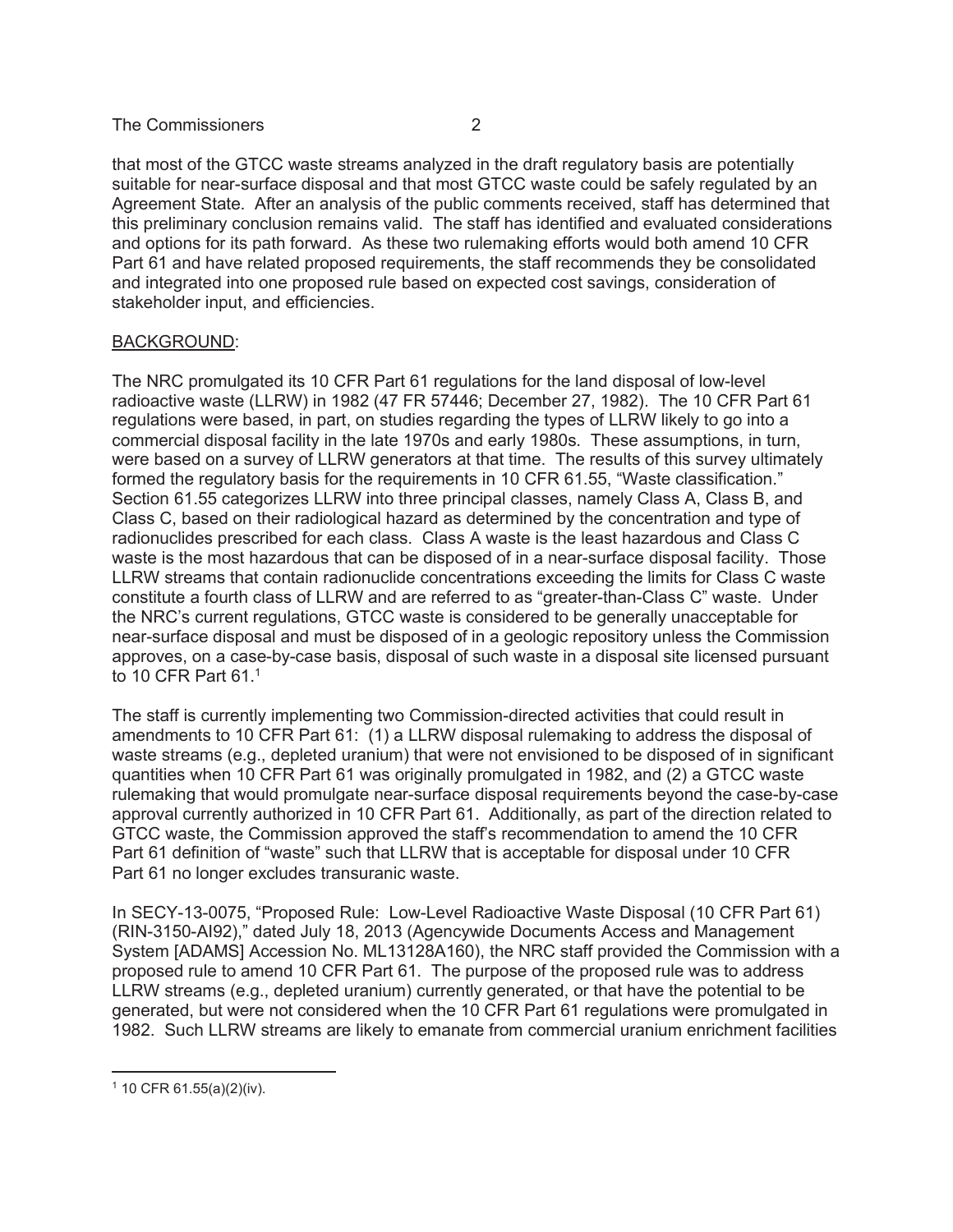and blended LLRW. These waste streams may contain large quantities of material near the upper bounds of the 10 CFR 61.55 waste classification system (i.e., at the Class C waste upper concentration limits in Tables 1 and 2 of 10 CFR 61.55) or different concentrations of constituents than those previously considered. The potential for LLRW streams to differ significantly in quantity and concentration from that initially considered by the 10 CFR Part 61 regulations warrants an update to the overall regulatory framework to ensure the protection of the public health and safety.

The Commission approved publication of the proposed 10 CFR Part 61 rule in a staff requirements memorandum (SRM), SRM-SECY-13-0075, dated February 12, 2014 (ADAMS Accession No. ML14043A371). The NRC published the proposed 10 CFR Part 61 rule for an initial 120-day comment period in the *Federal Register* (FR) on March 26, 2015 (80 FR 16081).2

In SECY-16-0106, "Final Rule: Low-Level Radioactive Waste Disposal (10 CFR Part 61) (RIN 3150-AI92)," dated September 15, 2016 (ADAMS Accession No. ML16188A290), the staff submitted a draft final 10 CFR Part 61 rule for Commission approval. In SRM-SECY-16-0106, dated September 8, 2017 (ADAMS Accession No. ML17251B147), the Commission directed the staff to make certain substantive revisions to the draft final rule and to publish it as a supplemental proposed rule for a 90-day public comment period.

The land disposal of GTCC waste, including near-surface disposal, is allowed on a case-bycase basis after Commission approval. The NRC currently has no specific technical safety and security requirements for such disposal.<sup>3</sup> Developing a potential GTCC waste rulemaking was originally intended to follow the completion of the 10 CFR Part 61 rulemaking. A licensee would be subject to the physical protection program requirements in 10 CFR Part 37 (or Agreement State equivalent) and they may also be subject to 10 CFR Part 73 if they possess a Category III quantity of strategic special nuclear material (SSNM).<sup>4</sup> To establish requirements for the nearsurface disposal of GTCC waste as a matter of course, the NRC would need to revise its regulations. In September 2014, the Commission directed the staff to provide a historical perspective on GTCC waste disposal in SRM-M140918, "Briefing on Management of Low-Level Waste, High-Level Waste, and Spent Nuclear Fuel" (ADAMS Accession No. ML14267A365). Following this September 2014 Commission direction, on January 30, 2015, the Texas Commission on Environmental Quality (TCEQ) submitted a letter (ADAMS Accession No. ML15034A181) to the NRC staff regarding Texas' authority to license the disposal of GTCC waste. In response to the Commission's direction and TCEQ's letter, the staff submitted SECY-15-0094, dated July 17, 2015 (ADAMS Accession No. ML15162A849), to provide the Commission with a historical perspective on the disposal of GTCC LLRW and to seek

<sup>&</sup>lt;sup>2</sup> The public comment period closed on July 24, 2015. NRC reopened the comment period (80 FR 51964; August 27,<br>2015) in response to requests from the public; the reopened comment period closed on September 21, 2015.

<sup>&</sup>lt;sup>3</sup> The NRC's current regulation, 10 CFR 61.55(a)(2)(iv), provides that the default disposal path for GTCC waste is<br>disposal in a geologic repository. This regulation, however, allows for disposal in a 10 CFR Part 61 land facility subject to the approval of the Commission.

<sup>&</sup>lt;sup>4</sup> Agreement State licensees are subject to the critical mass thresholds set forth in 10 CFR 150.11, "Critical mass."<br>Additionally, in accordance with 10 CFR 150.14, "Commission regulatory authority for physical protectio in Agreement States "possessing, using or transporting special nuclear material" above the Category III SSNM critical mass thresholds must comply with the physical protection requirements of 10 CFR 73.67. The term "person" is broadly defined in 10 CFR 150.3.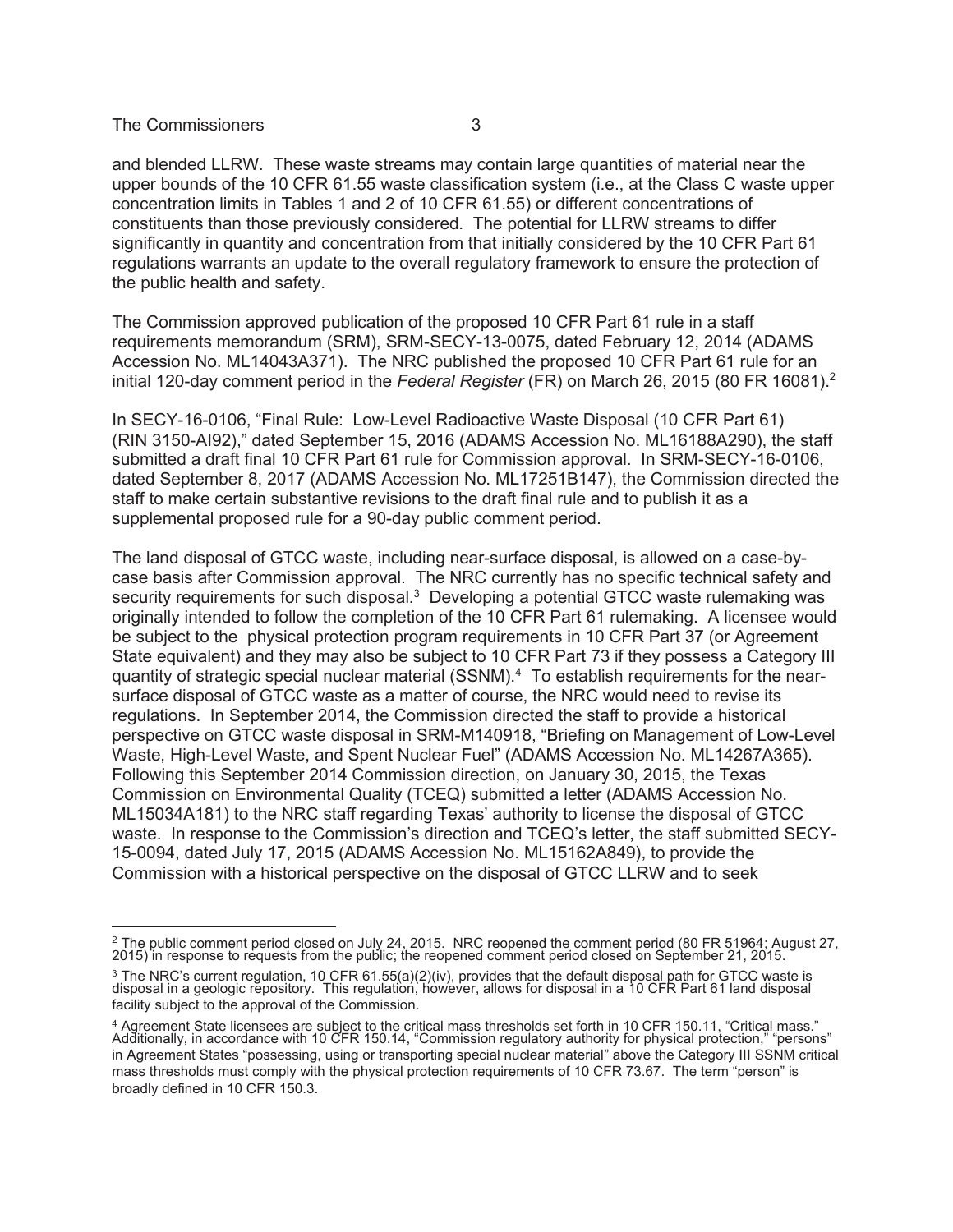Commission approval of the staff's recommendation to allow the State of Texas to license the disposal of GTCC waste.

In SRM-SECY-15-0094, dated December 22, 2015 (ADAMS Accession No. ML15356A623), the Commission directed the NRC staff to prepare a regulatory basis for the disposal of GTCC waste through means other than deep geologic disposal, including near-surface disposal, and to provide the regulatory basis to the Commission for information within six months of completing the 10 CFR Part 61 rule. The Commission further directed that the regulatory basis should analyze whether, in accordance with Section 274c.(4) of the Atomic Energy Act, of 1954, as amended (AEA), the disposal of GTCC waste presents a hazard such that the NRC should retain authority over its disposal. The Commission directed that, if the staff concluded that some or all GTCC waste is potentially suitable for near-surface disposal, the staff should then proceed to develop a proposed rule to include disposal criteria for licensing the disposal of such waste under 10 CFR Part 61. In addition, the Commission approved the staff's recommendation to address transuranic waste disposal in 10 CFR 61.2.

On October 23, 2018, in SRM-M181011 (ADAMS Accession No. ML18296A479), the Commission directed staff to decouple, to the extent practicable, the issuance of the draft GTCC waste regulatory basis directed in SRM-SECY-15-0094 from Commission action on the 10 CFR Part 61 rulemaking to allow for earlier public engagement on staff's analysis of any potential regulatory barriers to the disposal of GTCC waste.

## DISCUSSION:

# **10 CFR Part 61 Rulemaking: Low Level Radioactive Waste Disposal (10 CFR Part 61 rule)**

SRM-SECY-16-0106 directed staff to prepare a supplemental 10 CFR Part 61 proposed rule. The staff plans to address the Commission direction from SRM-SECY-16-0106 in the following ways:

- Reinstate the use of case-by-case basis (i.e., "grandfather provision") by only applying the new requirements to future sites or to existing facilities that will accept large quantities of depleted uranium in the future. Current sites that do not plan to dispose of large quantities of depleted uranium would continue to be governed by the current framework. The staff would define the term "large quantities of depleted uranium" to mean more than 10 metric tons of depleted uranium, or other quantity or concentration of depleted uranium as determined to be protective of public health and safety by the regulator on a case-by-case basis.
- Reinstate the 1,000-year compliance period while performing a qualitative analysis for beyond 1,000 years and apply the 1,000-year compliance period to the inadvertent intruder performance objective in 10 CFR 61.42 and the site stability performance objective in 10 CFR 61.44.
- Clarify that the safety case consists of the quantitative performance assessment, as supplemented by consideration of defense-in-depth measures.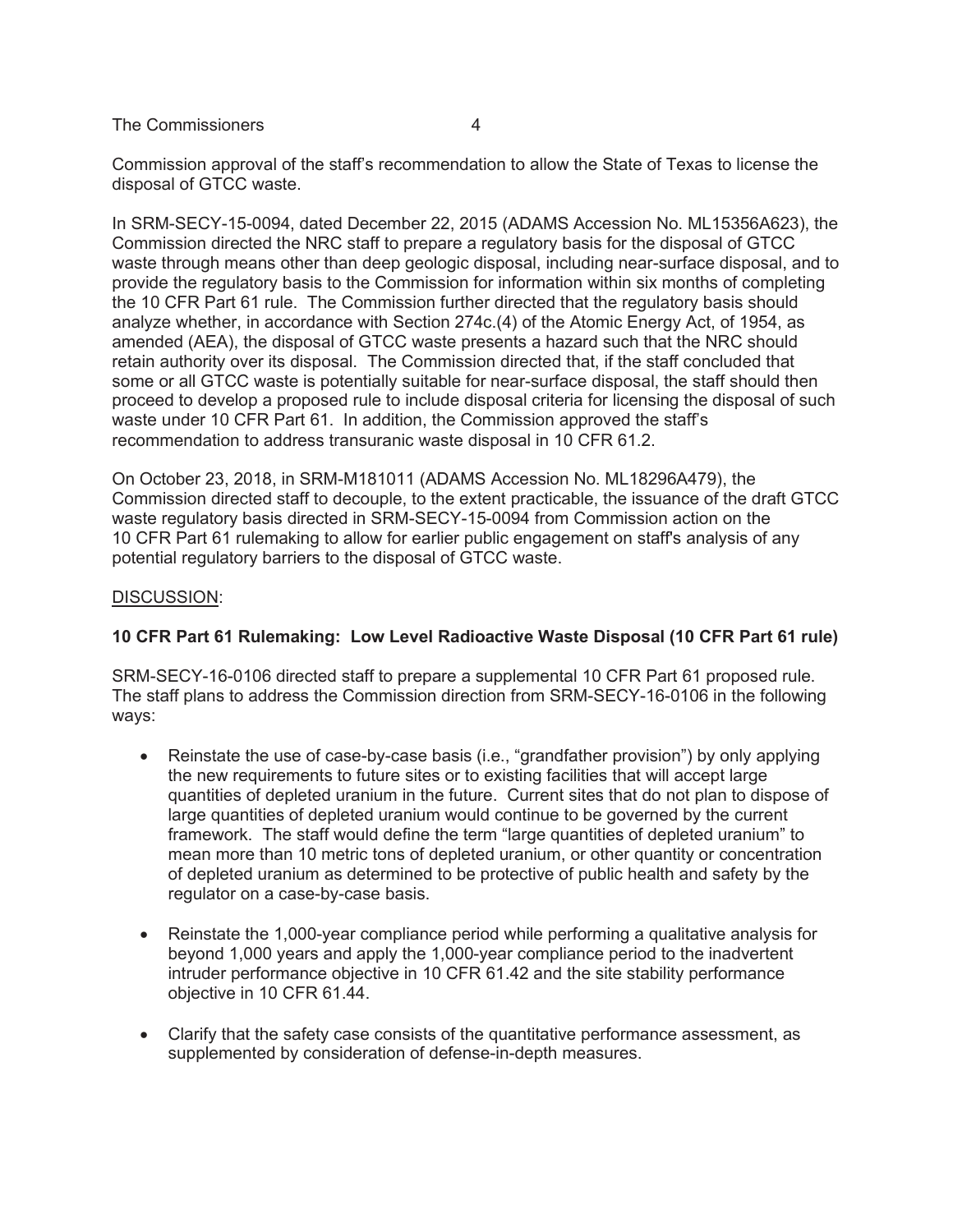- Narrow defense-in-depth consideration to solely providing additional assurance in mitigating the effects of large uncertainties that are identified during the performance assessment.
- Document, in a revised regulatory analysis, the results of the staff's public solicitation of stakeholder views on broader and more fully integrated, but reasonably foreseeable, costs and benefits to the U.S. waste disposal system resulting from the proposed rule changes, including pass-through costs to waste generators and processors.

Additionally, the NRC staff plans to incorporate a change to the 10 CFR Part 61 definition of "waste," as directed in SRM-SECY-15-0094, to address revisions in the definition resulting from the Low-Level Radioactive Waste Policy Amendments Act of 1985 (the Amendments Act). Specifically, the staff plans to propose the deletion of the term "transuranic waste" from the second sentence of the "waste" definition paragraph in 10 CFR 61.2. The effect of this change would be to include LLRW streams containing transuranic waste within the scope of 10 CFR Part 61.

Further, in accordance with direction from SRM-SECY-13-0001 (revised), "Staff Recommendations for Improving the Integration of the Ongoing 10 CFR Part 61 Rulemaking Initiatives," dated March 26, 2013 (ADAMS Accession No. ML13085A318), the staff plans to provide a Commissioner's Assistants (CA) note within 6 months of the completion of the 10 CFR Part 61 rulemaking effort to address the need for another rulemaking that would undertake a comprehensive revision to update the 10 CFR Part 61 waste classification framework.

## **GTCC Waste Rulemaking**

Following the Commission direction in SRM-SECY-15-0094, staff proceeded with the development of a draft regulatory basis. As the 10 CFR Part 61 rulemaking has not been finalized, staff used the framework of the 10 CFR Part 61 draft final rule, supplemented by the Commission direction in SRM-SECY-16-0106, including provisions related to site-specific analysis and the intruder requirements, to evaluate the suitability of the waste that could potentially be disposed at a facility licensed to accept GTCC waste.

In a letter dated April 26, 2019, to NRC Chairman Svinicki and the Secretary of the U.S. Department of Energy Rick Perry (ADAMS Accession No. ML19121A544), State of Texas Governor Greg Abbott indicated that the Federal government should allow states with disposal sites for low-level radioactive waste to decide whether to accept GTCC waste. Governor Abbott also stated, "[a]t this time, I oppose any increase in the amount or concentration of radioactivity authorized for disposal at the facility in Andrews County, Texas." 5 The Governor further noted that Texas was ready to work cooperatively with federal partners to safely manage the use and disposal of radioactive materials. On June 5, 2019 (ADAMS Accession No. ML19129A300), Chairman Svinicki responded to the Governor stating that once a regulatory basis is finalized, the NRC staff will develop a recommendation for the Commission regarding the need to proceed with rulemaking. The Chairman further stated that the rulemaking process would provide additional opportunities for participation by the State of Texas and other stakeholders,

<sup>5</sup> Letter from Governor Greg Abbott, State of Texas, to Rick Perry, Secretary, U.S. Department of Energy, and Kristine Svinicki Chairman, U.S. Nuclear Regulatory Commission (April 26, 2019), at 1.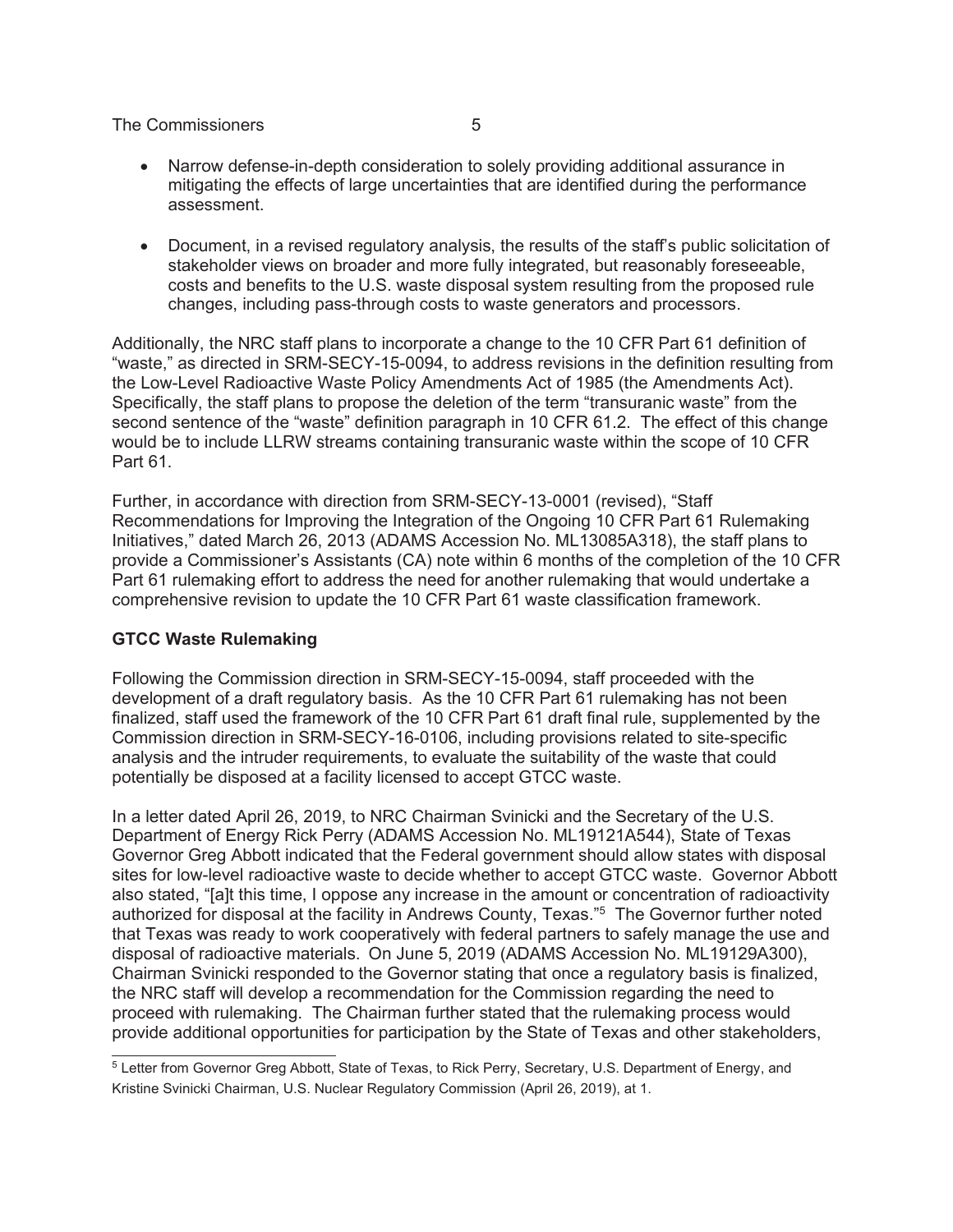including a formal comment period, before promulgation of any changes to the existing regulations.

A draft regulatory basis, "Regulatory Basis for the Disposal of Greater-than-Class C (GTCC) and Transuranic (TRU) Waste," was issued for public comment on July 22, 2019 (84 FR 35037) (ADAMS Accession No. ML19059A403). On August 22, 2019, the staff held a public Webinar from NRC headquarters, followed by a public workshop on August 27, 2019, in Austin, Texas, to facilitate stakeholder engagement. The comment period, originally scheduled to end on September 20, 2019, was extended to November 19, 2019 (84 FR 48309), as a result of stakeholder requests. Based upon its generic evaluation of the hazards and other considerations, the NRC staff determined that most of the GTCC waste streams analyzed are potentially suitable for near-surface disposal (i.e., approximately 80 percent of the total volume of all GTCC waste), provided appropriate controls are implemented and a sufficient site-specific analysis is conducted to ensure protection to inadvertent intruders and offsite individuals. Site specific analyses and refinement in the waste stream inventories could also result in a differing quantity of GTCC waste potentially acceptable for near-surface disposal than was determined in NRC's generic analysis. Additionally, in response to the Commission's direction in SRM-SECY-15-0094, and in accordance with AEA Section 274c.(4), the staff determined that most GTCC waste could be safely regulated by an Agreement State (i.e., approximately 95 percent of the volume of GTCC waste determined to be potentially suitable for near-surface disposal). The one waste stream potentially suitable for near-surface disposal but not deemed suitable for Agreement State regulatory oversight is waste from a potential future facility for molybdenum-99 production. This waste stream was deemed not suitable for Agreement State regulation because of the likelihood the presence of this waste at a facility would exceed the critical mass threshold of 10 CFR 150.11. In addition, the NRC staff found another approximately 20 percent of the waste volume found suitable for near-surface disposal, if accepted by an Agreement State licensee, could subject that licensee to NRC regulatory oversight for purposes of 10 CFR 73.67 (physical security) compliance per 10 CFR 150.14 based on the quantity of SSNM.

The staff recognizes that there are two possible interpretations of the Amendments Act: (1) a strict or "plain language" interpretation that would allow for NRC licensing of a GTCC waste disposal facility only; and (2) a broad interpretation, based upon the Amendments Act's legislative history and construing the Amendments Act together with AEA Section 274, that would allow for a willing Agreement State to license such a facility. Both interpretations are legally valid. The staff, however, continues to support the recommendation it made in SECY-15-0094, namely, that the Commission should adopt the broad interpretation allowing for Agreement State licensing. The staff's recommendation is premised upon the Agreement State meeting all requirements of AEA Section 274, demonstrating that it has satisfied all requirements of the NRC's Agreement State program, and would be limited to licensing for disposal only those GTCC waste streams that the staff has deemed to be potentially suitable for near-surface disposal and that, in accordance with AEA Section 274c.(4), not present a hazard such that the NRC should retain authority over disposal.

Enclosure 1 provides an alternative view on whether GTCC waste can be regulated by an Agreement State.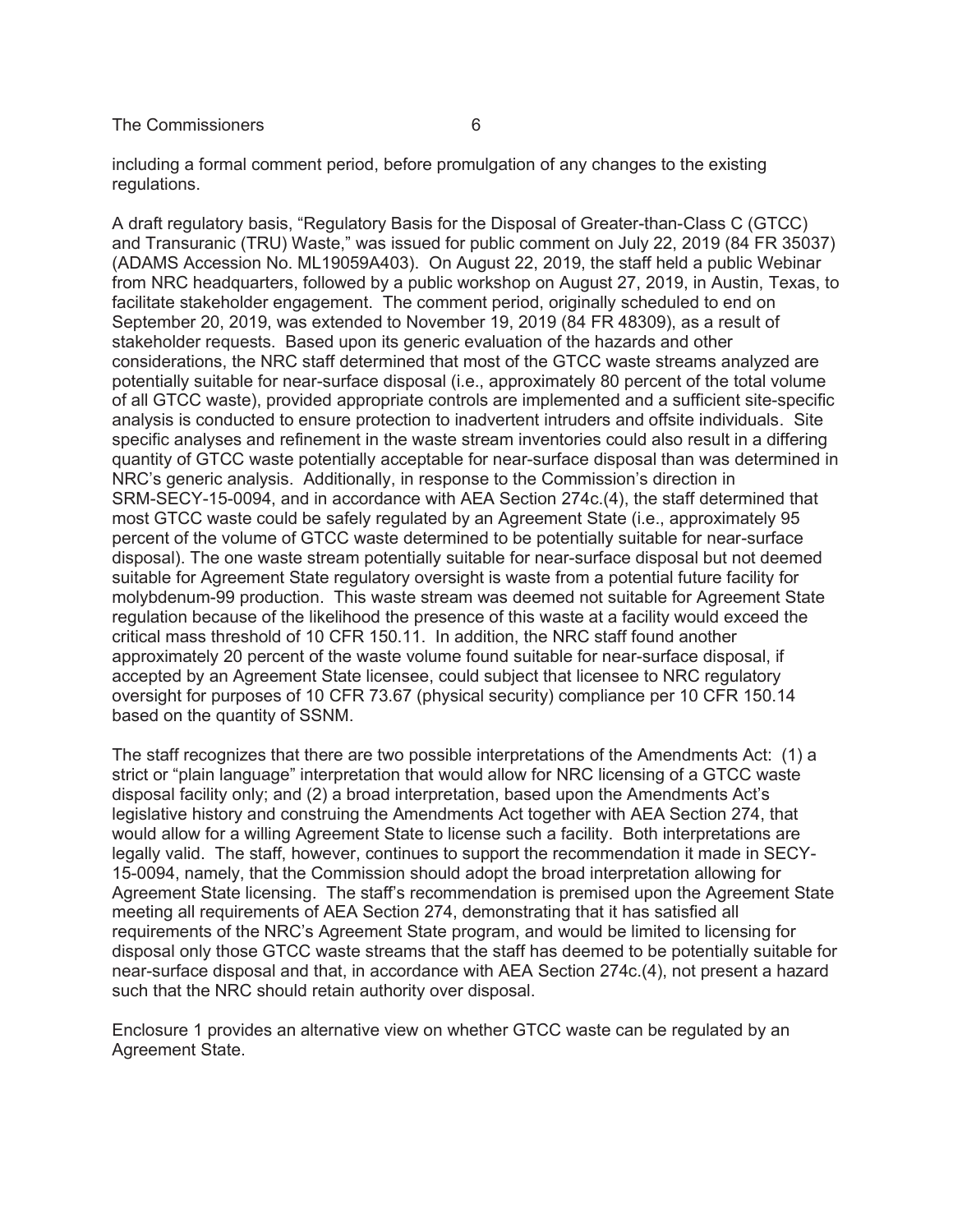The NRC received over 70 individual comment submissions from members of the public, environmental groups, industry stakeholders, a Tribal nation, various State agencies, and the U.S. Department of Energy (DOE), and approximately 7,000 form letters from environmental groups. Several commenters acknowledged the high quality of the regulatory basis document and technical analysis. DOE expressed concern regarding the use of generic analyses and assumptions and analyses to categorically exclude specific waste streams from near-surface disposal but supported the use of site-specific analyses for such determinations. Some commenters supported the near-surface disposal of GTCC waste, whereas the majority of public commenters stated that GTCC waste should only be disposed of in a deep geological repository. Some commenters, including the Organization of Agreement States, stated it would be more efficient for the NRC to combine the 10 CFR Part 61 and GTCC rulemaking activities, thereby allowing the Agreement States to conduct a single conforming rulemaking. Waste Control Specialists, LLC (WCS), the entity who expressed interest in disposing of GTCC waste, stated that the draft regulatory basis provides sufficient detail on actions an applicant must meet and provides a potential pathway for Agreement State licensing. WCS also noted that rulemaking may not be efficient if there is only one potential licensee. The dispositioning of stakeholder comments will be documented in the context of the proposed rule if the Commission directs GTCC rulemaking or in the final regulatory basis if the GTCC rulemaking is discontinued.

After consideration of the comments received from the public and various stakeholders, the NRC staff continues to view that (1) the potential suitability of GTCC waste for near-surface disposal would need to be demonstrated by the appropriate site-specific analyses for the proposed site, and (2) the NRC staff's generic analyses illustrated that most of the GTCC waste streams evaluated in the draft regulatory basis analyzed by the staff can have the potential to be safely disposed of in a land disposal facility licensed by an Agreement State. The NRC staff does acknowledge that, consistent with comments provided by DOE, the NRC's generic analyses do not represent a regulatory decision regarding the approval or disapproval of a specific site for disposal of GTCC waste. As there are no established standards or requirements for GTCC waste disposal under the current regulations, the review and evaluation of any application would be on a case-by-case basis. Site specific analyses and refinement in the waste stream inventories are important factors in determining whether or not any GTCC waste stream is acceptable for near-surface disposal.

The NRC would be the licensing agency for a land disposal facility that would accept GTCC waste for disposal if such a facility were to be located in either a non-Agreement State or in an Agreement State for which the NRC had not discontinued and relinquished to that State the regulatory authority for LLRW disposal pursuant to AEA Section 274b. Under the NRC's current regulation, 10 CFR 61.55(a)(2)(iv), there is a path forward for Agreement State licensing of a facility that can accept GTCC waste for disposal, provided the NRC has relinquished to that State the regulatory authority for LLRW disposal.<sup>6</sup> Absent rulemaking, the Commission must

<sup>&</sup>lt;sup>6</sup> In 1981, the Commission issued a revision to its policy statement, "Criteria for Guidance of States and NRC in<br>Discontinuance of NRC Regulatory Authority and Assumption Thereof by States Through Agreement," to "allow states to enter into agreements for low level waste only, and to incorporate the provisions and requirements of the Uranium Mill Tailings Radiation Control Act of 1978," 46 FR 7540 (January 23, 1981). Through this policy, the Commission established low-level waste as a separate category of regulatory authority that could be relinquished to a State. Prior to the 1981 revision, the only recognized categories of regulatory authority were those listed in AEA Section 274b., namely, source material, byproduct material, and special nuclear material in quantities not sufficient to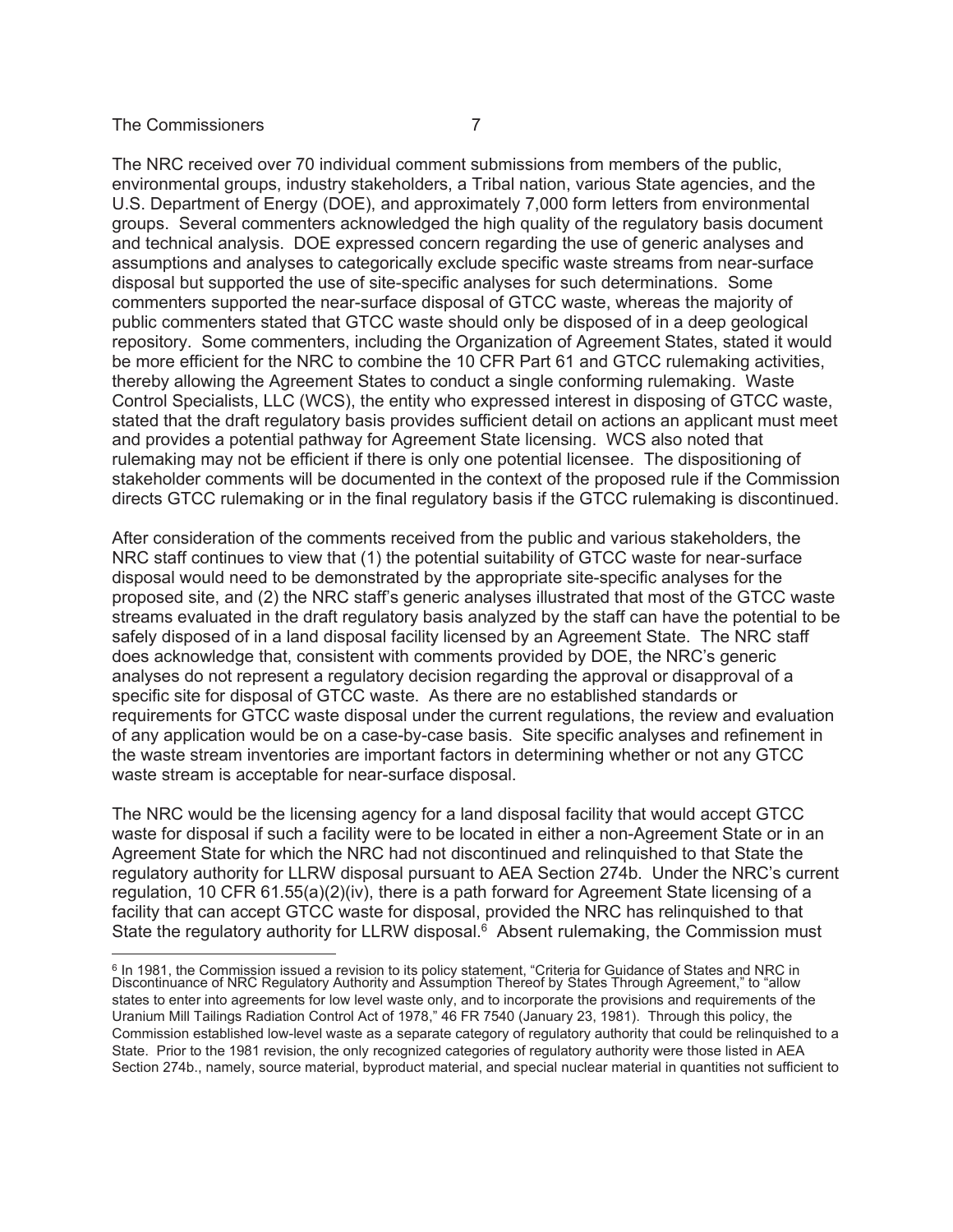first approve any such proposal given the current language of 10 CFR  $61.55(a)(2)(iv)$ , which requires that the Commission approve any alternative to the default disposal of GTCC waste in a geologic repository. As part of the Commission's determination, the staff would most likely have to perform an AEA Section 274c.(4) hazards analysis. Once the Commission approves of a land disposal alternative (in the near-surface or at an intermediate depth), then a duly authorized Agreement State would be able to license the facility, provided that the Agreement State program has been found to be both adequate and compatible with the NRC's Agreement State program objectives.

The draft regulatory basis recommended certain regulatory changes to NRC's requirements in 10 CFR Part 150, "Exemptions and continued regulatory authority in agreement states and in offshore waters under Section 274," to accommodate Agreement State regulatory oversight of most GTCC waste disposal without any dual regulation. However, under the Commission's 1979 final rule on the security of Category III quantities of SSNM, the agency stated such SSNM was subject to the Commission's interest in protecting the common defense and security. Under Section 274(m) of the AEA, such activities are reserved to the NRC and thus require dual regulation of this material (i.e., safety by the Agreement State and security by the NRC). Accordingly, certain GTCC waste streams containing Category III quantities of SSNM would require NRC oversight of security activities, absent an explicit Commission reconsideration of the basis for the 1979 final rule.<sup>7</sup>

If the Commission approves rulemaking to establish requirements for the near-surface disposal of GTCC waste, and following reconsideration of the 1979 final rule, if the Commission decides to accommodate Agreement State licensing of facilities that can accept GTCC waste for disposal, then the staff would recommend changes to certain 10 CFR Part 150 regulations as part of the GTCC waste rulemaking. As described in the staff's draft regulatory basis,<sup>8</sup> these recommended changes include revising 10 CFR 150.14 and exploring regulatory approaches that would allow for a single regulator for an Agreement State licensee disposing of GTCC waste in a land disposal facility.

The potential for dual regulation arises if a "person" in an Agreement State, who holds an Agreement State license, possesses, uses, or transports a Category III quantity of SSNM, thereby triggering the requirement in 10 CFR 150.14 to comply with the physical protection requirements of 10 CFR 73.67, a regulation that can only be enforced by the NRC. Most likely, an Agreement State licensee would either need to obtain an NRC license or become subject to an NRC order, to allow for NRC oversight, inspection and enforcement of the 10 CFR 73.67

form a critical mass. The relinquishment of regulatory authority for LLRW disposals can be presumed to be included in all AEA Section 274b. agreements entered into prior to 1981, provided the NRC relinquished to that State the full extent of authority that may be relinquished under Section 274b. *See* SECY-15-0094, at 4.

<sup>&</sup>lt;sup>7</sup> The physical security provisions for the protection of Category III SSNM under 10 CFR 73.67 and the provisions of<br>10 CFR 150.14 (reserving activities subject to 10 CFR 73.67 to NRC oversight) were issued in a final rul "Safeguards Requirements for Special Nuclear Material of Moderate and Low Strategic Significance" (44 FR 43280; July 24, 1979). The final rule stated these provisions were being issued in the Commission's interest of assuring adequate protection of the common defense and security for such materials.

 $^8$  "Regulatory Basis for the Disposal of Greater-than-Class C (GTCC) and Transuranic (TRU) Waste" (July 2019),  $§$  4.3.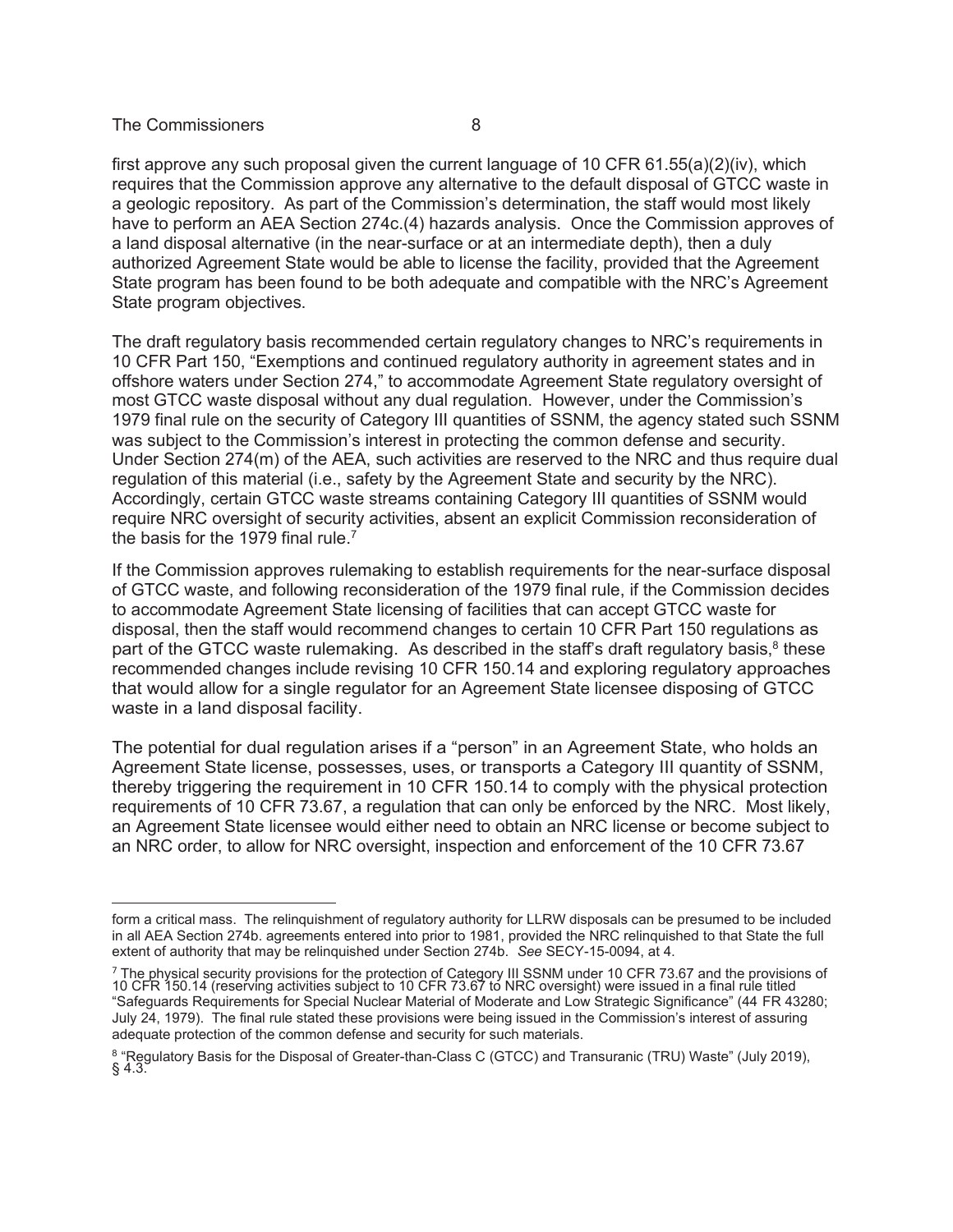requirements. Therefore, a potential rulemaking could explore appropriate requirements for the handling and disposal of such waste that could be regulated by an Agreement State.

Finally, the NRC can consider revising 10 CFR 150.15 by removing certain categories of persons in Agreement States from being subject to NRC licensing and regulatory requirements for the sole purpose of disposing of GTCC waste in a land disposal facility. $9$  These categories of persons would then be subject to Agreement State licensing. The categories of persons that would be removed from the categories listed in 10 CFR 150.15 are those persons who seek to store or dispose of GTCC waste resulting from the "separation in a production facility of special nuclear material from irradiated nuclear reactor fuel" (10 CFR 150.15(a)(4)) and those persons who seek to store or dispose of reactor-related GTCC waste (10 CFR 150.15(a)(8)).

## *Basis for approving GTCC Waste Rulemaking*

Based on its evaluation of the draft regulatory basis, stakeholder comments, and rulemaking regulatory process considerations, the staff recommends conducting a rulemaking on GTCC waste disposal for these reasons:

- The staff has concluded that most GTCC waste streams analyzed in the draft regulatory basis are potentially suitable for near-surface disposal. Given the appropriate site-specific characteristics, these waste streams could potentially be safely regulated by an Agreement State.
- A rulemaking to provide improved clarity and consistency in the requirements would provide applicants for the near-surface disposal of GTCC waste with greater regulatory certainty than the current case-by-case process under 10 CFR  $61.55(a)(2)(iv)$ .
- Although the staff has historically found that GTCC waste is being stored safely, the NRC considers waste disposal as the safest and most secure long-term LLRW management approach. $10$  This rule potentially could make acceptable disposal pathways available sooner than the current, default geological repository pathway.

# *Overview of a Potential GTCC Waste Rulemaking*

Any rulemaking authorizing the near-surface disposal of GTCC waste would need to include requirements for radiological protection during the facility's operational period and after the closure of the disposal facility; these requirements would be to protect both inadvertent intruders and offsite individuals. The rule also would need to address regulatory concerns such as Agreement State licensing and the control of special nuclear material during operations.

<sup>&</sup>lt;sup>9</sup> The recommended changes to 10 CFR 150.14 and 150.15 related to GTCC waste disposal would also pertain to those activities preceding the disposal of the GTCC waste, including the transportation of the GTCC waste to the land disposal facility, the receipt of the GTCC waste by the licensee, and any storage pending disposal.

 $10$  See the Policy Statement of the U.S. Nuclear Regulatory Commission on Low-Level Radioactive Waste Management and Volume Reduction, (77 FR 25760), dated May 1, 2012, (ADAMS Accession No. ML15023A098).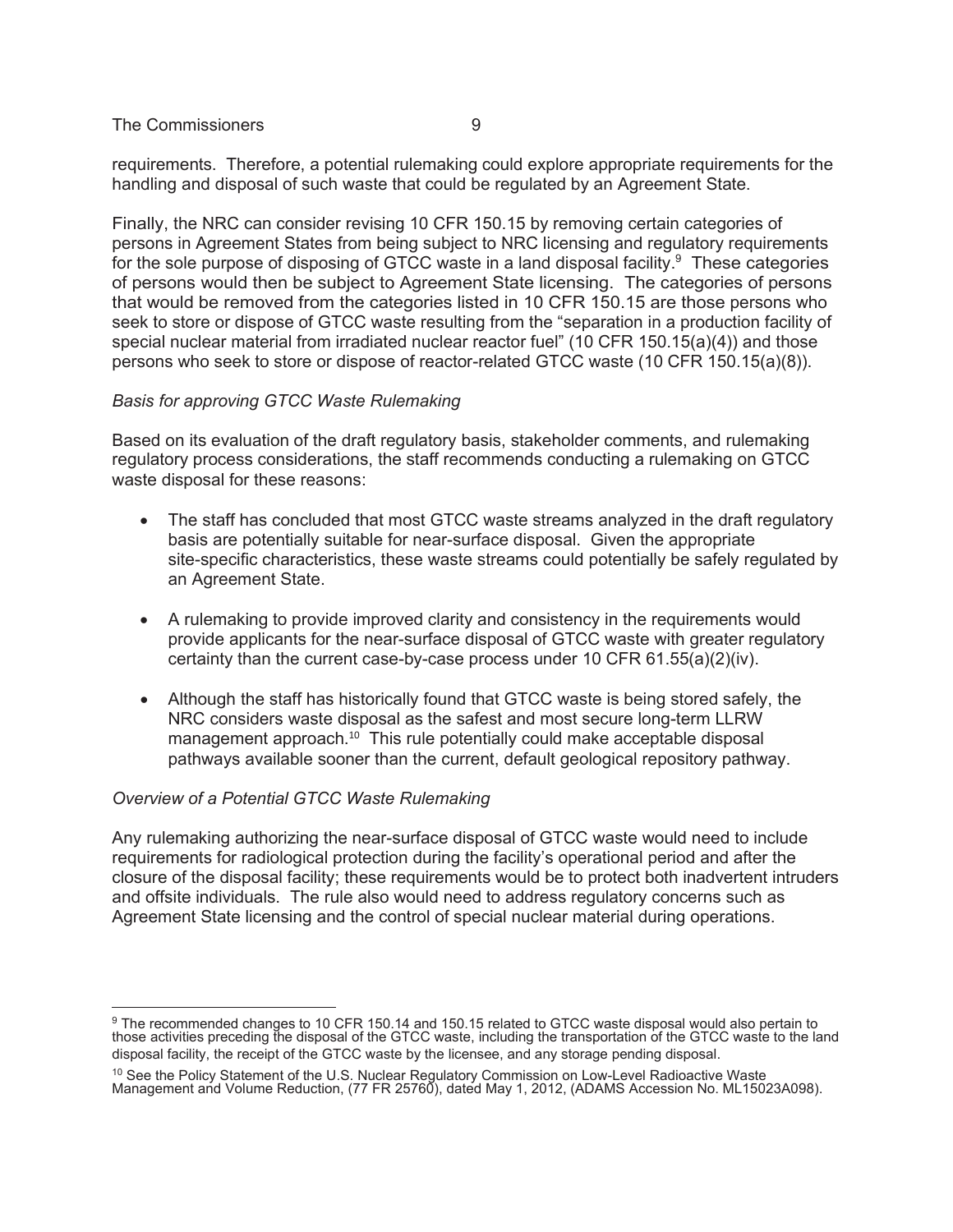In the draft regulatory basis, the staff provided an overview of potential impacts and revisions to 10 CFR Part 61 that would be needed for consideration of near-surface disposal of GTCC wastes. In developing a proposed rule, the staff would consider:

- Requiring applicants to submit a site-specific analysis showing that the performance criteria in Subpart C, "Performance Objectives," of 10 CFR Part 61 would be met for any GTCC wastes being considered for near-surface disposal (the staff would expect to impose requirements essentially identical to those currently proposed in the 10 CFR Part 61 rulemaking).
- Requiring GTCC wastes to be disposed of at a minimum depth of 5 meters below the surface of the earth *and* with a 500-year intruder barrier in place.
- Amending 10 CFR 61.55(a)(2)(iv) to delete the requirement that GTCC waste must be disposed of in a geologic repository as defined in 10 CFR Part 60 or 63.
- Exploring regulatory approaches that would allow for a single regulator for an Agreement State licensee disposing of GTCC waste in a land disposal facility, including potential amendment to 10 CFR 150.14 and 150.15.

## **Options for Path Forward for the GTCC and 10 CFR Part 61 Waste Rulemakings**

Based on the above discussion, staff has identified the following options: Option 1 (preferred) – issue a re-proposed rule that consolidates and integrates the GTCC waste and 10 CFR Part 61 rulemaking activities, and Option 2 – discontinue the GTCC waste rulemaking and complete the 10 CFR Part 61 rulemaking.

## Option 1: Issue a re-proposed rule that consolidates and integrates GTCC waste and 10 CFR Part 61 LLRW rulemaking activities

Under this option, the staff would conduct a rulemaking effort that consolidates and integrates GTCC waste and 10 CFR Part 61 rulemakings and implements the basis for the GTCC waste rulemaking discussed above.

The staff recommends issuing a new proposed rule that would include the scope of the 10 CFR Part 61 rule and its associated guidance, in combination with the scope of the GTCC waste rulemaking. The staff recommends to "re-propose" the rule because of the significant additional regulatory changes associated with the GTCC waste rulemaking that members of the public have not yet had an opportunity to comment on, and the substantive revisions to the 10 CFR Part 61 rulemaking that were directed by the Commission in SRM-SECY-16-0106. This approach would allow the agency to be able to clearly explain to the public its updated proposal within the context of all changes to the requirements. Stakeholders will be able to review and comment on the entire updated proposal at one time without having to reference other earlier documents, such as the NRC's proposed 10 CFR Part 61 rule that was published in March 2015. The staff would be able to evaluate and address public and other stakeholder comments within the context of the new proposal.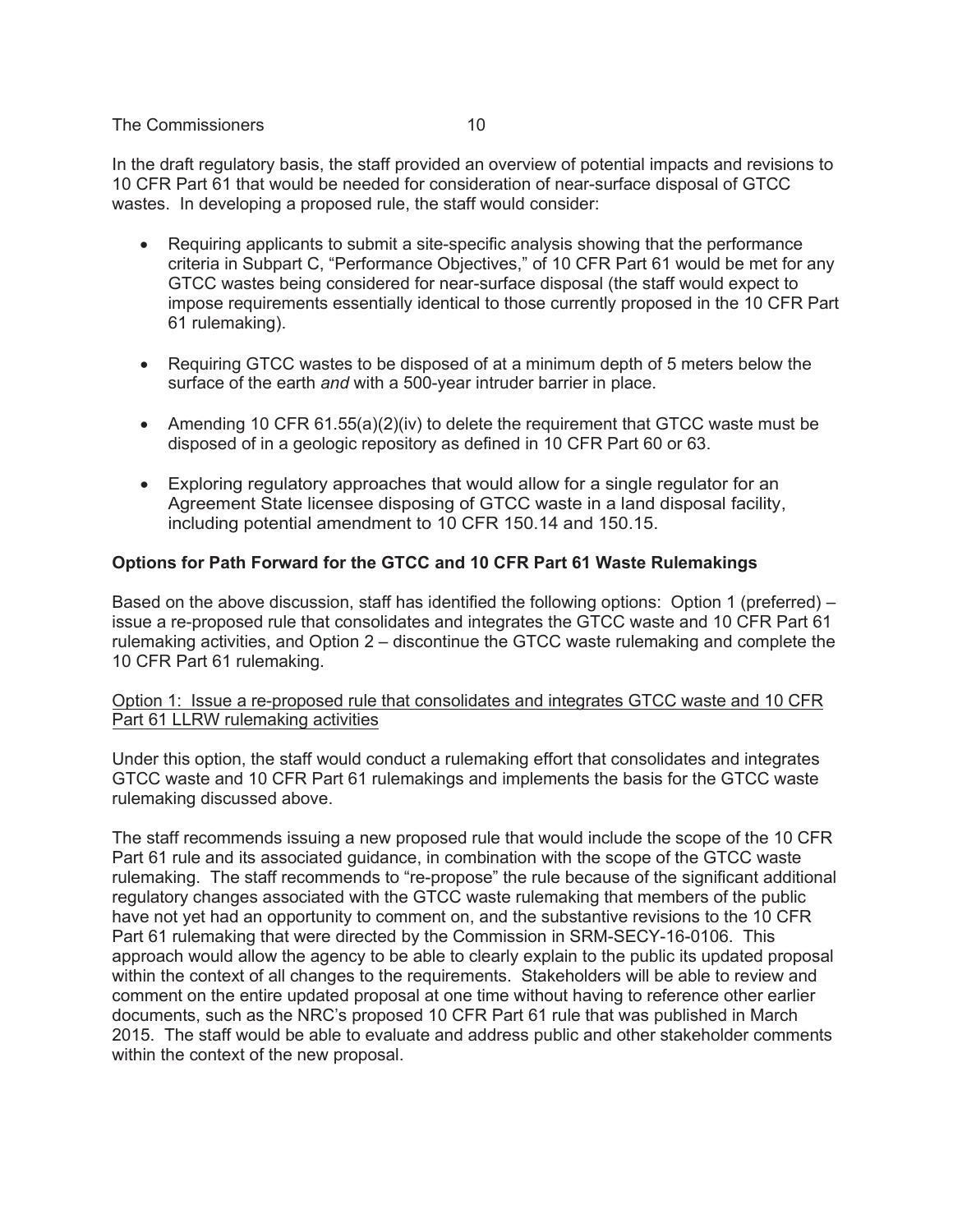This effort would effectively coordinate internal processes and require fewer resources than conducting separate rulemakings (see Enclosure 2 for detailed resource estimates). Specific areas of consideration are discussed below.

- 1) Overlapping Technical Requirements The staff relied upon and imported technical concepts and methodologies from the 10 CFR Part 61 proposed rule into the GTCC regulatory basis, as appropriate. The two rulemakings have several areas of overlapping requirements, including site specific analyses, inadvertent intruder assessments, and performance assessments.
- 2) Resource Savings Staff expects to save resources by consolidating the rulemakings; staff would develop and coordinate Commission review of one rulemaking package for the re-proposed rule, and one package for the final rule.
- 3) Enhanced Coordination Pursuing one integrated rulemaking effort on the same part in 10 CFR would facilitate better use of staff resources and improve external coordination with other agencies, particularly, the Office of Management and Budget (OMB), as OMB will only review one rule affecting a 10 CFR part at a time.
- 4) Streamlined Stakeholder Outreach An integrated rulemaking would facilitate communications and outreach with stakeholders. Specifically, re-proposing the 10 CFR Part 61 rule would provide clarity on the interface between the 10 CFR Part 61 and GTCC waste requirements, making it more straightforward for stakeholders to review and provide comment. An integrated rulemaking would provide the basis for a sound consideration of the cumulative effects of regulation and conserve stakeholder, industry, and Agreement States resources.
- 5) Schedule The staff expects consolidating the rulemaking activities will involve a modest amount of additional time to complete the 10 CFR Part 61 rulemaking in order to provide for: 1) Commission review of staff's proposal to integrate and issue a re-proposed rule; and 2) additional Agreement State interaction on the GTCC waste aspects (approximately 2 months). Staff believes there is no significant disadvantage to the longer time frame because operating sites are already effectively meeting what would be the safety requirements proposed in the 10 CFR Part 61 rule.

The risk of this option would be spending time and resources to pursue rulemaking for GTCC waste, when there may be only a limited number of potential applicants. Option 1 mitigates this risk by limiting the additional resources needed to implement the GTCC rulemaking by consolidating and integrating it with the existing 10 CFR Part 61 rulemaking effort, as discussed above.

## Option 2: Discontinuation of the GTCC waste rulemaking and completion of 10 CFR Part 61 rulemaking

Under this option, the staff would discontinue the GTCC waste rulemaking because: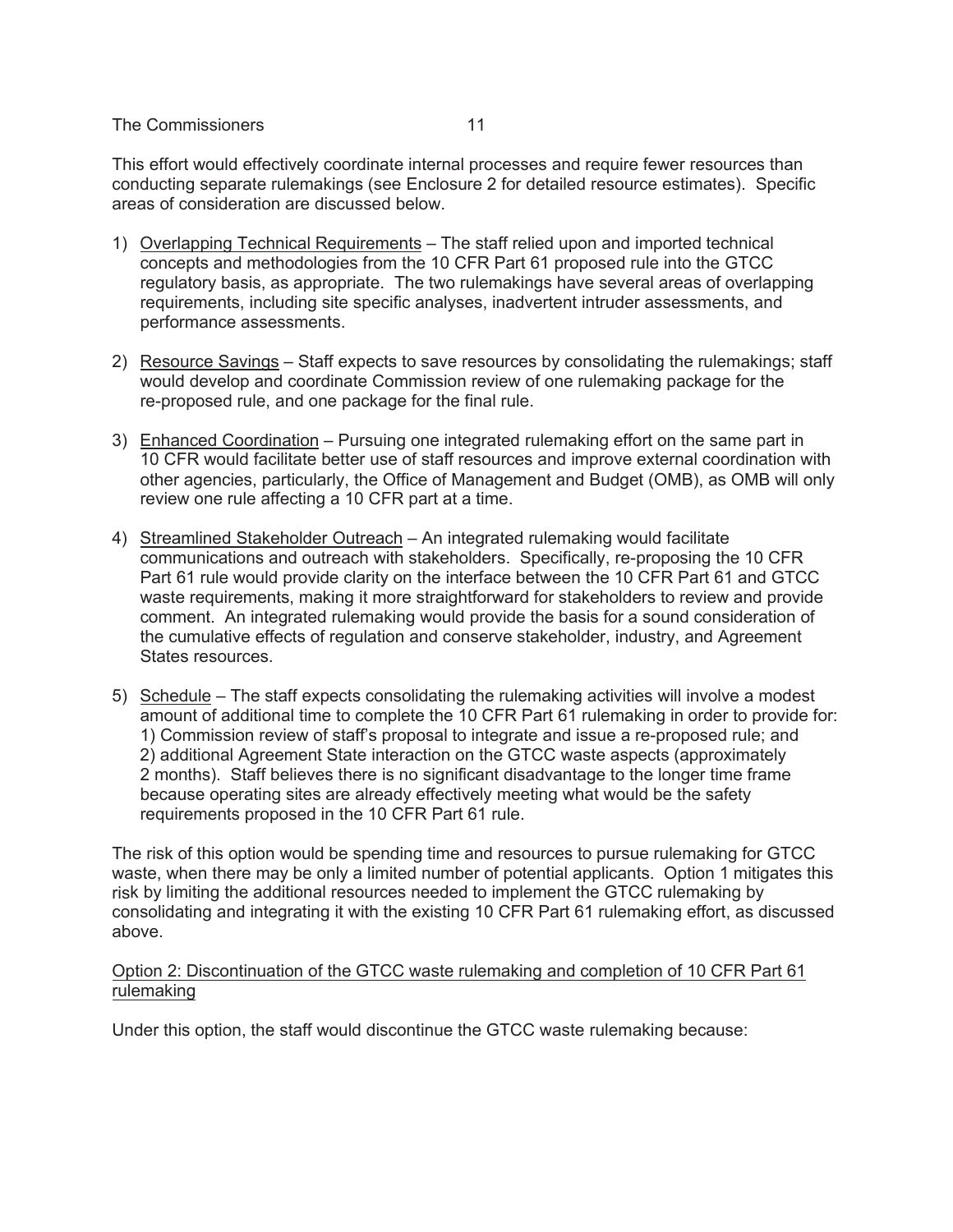- The current regulation, 10 CFR  $61.55(a)(2)(iv)$ , allows for the consideration of near-surface disposal through Commission approval on a case-by-case basis. Further, it is not certain that the NRC will receive an application for a license for the near-surface disposal of GTCC wastes. The staff expects that only one of the existing LLRW disposal facilities would express interest in accepting and disposing of GTCC waste because of the comparably small volume of GTCC waste that has been or is expected to be generated.
- There are some stakeholders who oppose this rulemaking and believe that the primary pathway for GTCC waste disposal waste should continue to be a geological repository because this pathway would provide a higher level of safety for GTCC wastes, which include long-lived radionuclides in greater concentrations than the LLRW currently authorized for near-surface disposal.

Without the GTCC waste rulemaking, any approval or licensing of GTCC waste disposal would be done on a case-by-case basis as provided in the current regulation, 10 CFR 61.55(a)(2)(iv). Under the NRC's current regulation, 10 CFR  $61.55(a)(2)(iv)$ , there is a path forward for Agreement State licensing of a facility that can accept GTCC waste for disposal, provided the NRC has relinquished to that State the regulatory authority for LLRW disposal. Absent rulemaking, the Commission must first approve any such proposal given the current language of 10 CFR 61.55(a)(2)(iv), which requires that the Commission approve any alternative to the default disposal of GTCC waste in a geologic repository. Once the Commission approves of a land disposal alternative (in the near-surface or at an intermediate depth), then a duly authorized Agreement State would be able to license the facility, provided that the Agreement State program has been found to be both adequate and compatible with the NRC's Agreement State program objectives.

If the Commission votes to discontinue the GTCC waste rulemaking, the staff would then proceed with the 10 CFR Part 61 rulemaking activities. The NRC regulations should be updated to address the current and potential disposals in low-level waste facilities that were not anticipated when 10 CFR Part 61 was first promulgated in 1982, as there remains a technical and safety basis to go forward with the 10 CFR Part 61 rulemaking.

Discontinuing the GTCC waste rulemaking would result in resource savings (shown in Enclosure 2), which could be re-allocated to higher-priority activities. As part of the discontinuation process, the staff would finalize the GTCC waste draft regulatory basis, with appropriate consideration of public comments, so it could be used to support potential future rulemaking efforts, if needed.

Under Option 2, the staff is proposing two sub-options for completing the 10 CFR Part 61 rulemaking. For Options 2a and 2b presented below, the staff expects either option would require approximately the same level of resources.

Option 2a. Issue a Supplemental 10 CFR Part 61 Proposed Rule

In accordance with direction from SRM-SECY-16-0106, the staff would make those directed revisions to the 10 CFR Part 61 draft final rule and publish those revisions as a supplemental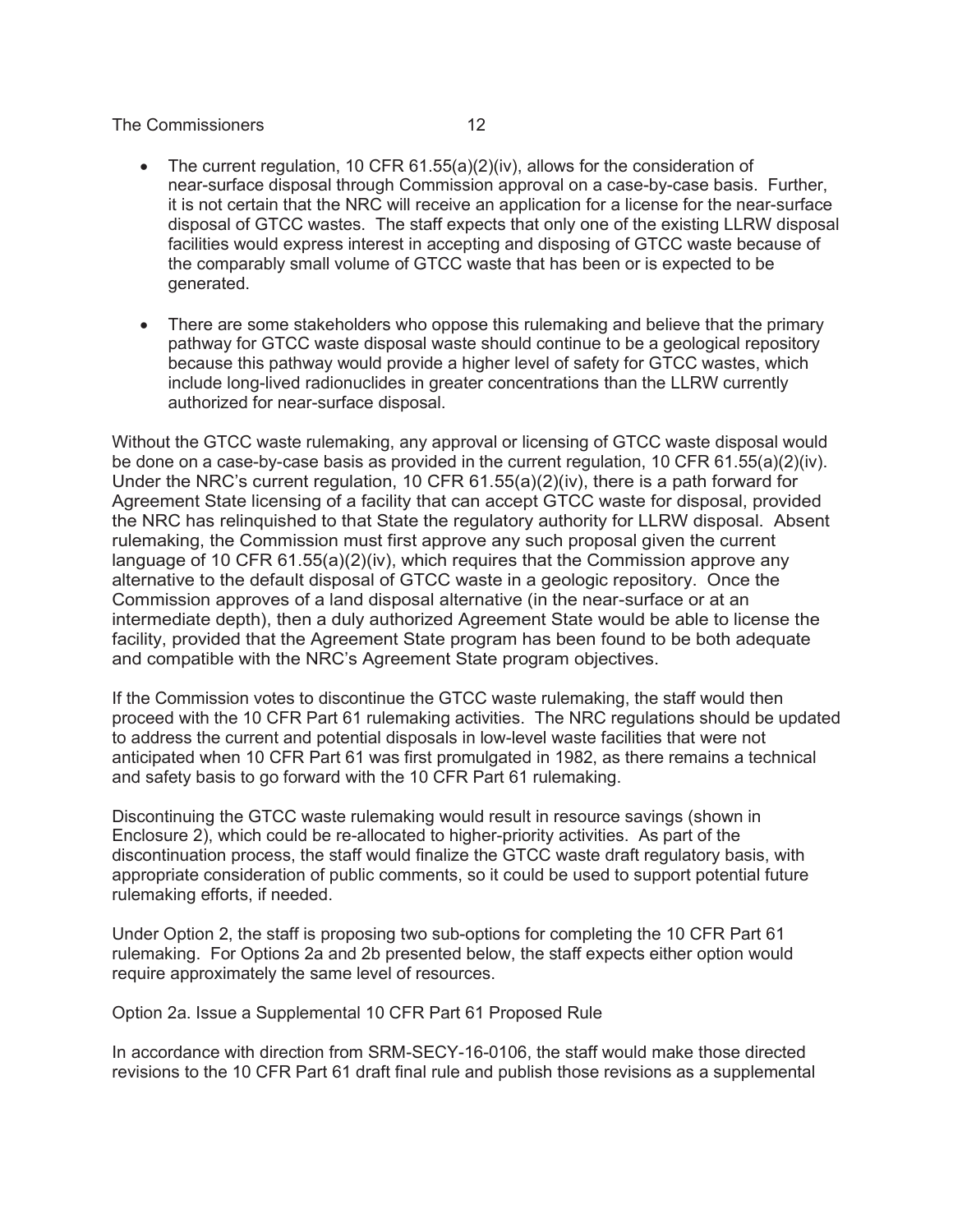proposed rule for public comment. A supplemental proposed rule is intended to provide members of the public an opportunity to comment on NRC's changes to the proposed rule, which was previously published in the *Federal Register* in March 2015. As such, under this process, the public would be limited to only commenting on those changes necessary to address the SRM directed changes on the draft final rule, which was not subject to public comment. Any additional changes associated with addressing the public comments on the original proposed rule, if outside of the specific SRM direction, would not be subject to additional public comment. To understand the full context and extent of changes to 10 CFR Part 61, stakeholders would likely need to review the original proposed rule, the draft final rule, and the supplemental proposed rule.

The staff would submit the supplemental proposed rule to the Commission for review and approval. The staff expects that it would take approximately 12 months to develop a supplemental proposed rule.

#### Option 2b. Issue a 10 CFR Part 61 Re-Proposed Rule

The other option staff has identified is re-proposing the 10 CFR Part 61 rule, and associated guidance, in its entirety for public comment. The re-proposed rule would address Commission-directed changes in SRM-SECY-16-0106, along with the additional changes the staff had included in the draft final rule. The changes needed from the original proposed rule are substantive and affect a signification portion of its scope. The approach of issuing a re-proposed rule would allow the public to comment on the full contents and scope of the changes. This approach would also allow stakeholders who did not comment on the 2015 proposed rule to have an opportunity to comment on the entire rule now, based on updated information.

The staff would submit the re-proposed rule to the Commission for review and approval. The staff expects that development of a re-proposed rule would also take approximately 12 months. If the Commission chooses Option 2, the staff recommends Option 2b to facilitate clearer and more comprehensive stakeholder review without any additional resource needs.

#### COMMITMENT:

If the Commission approves Option 1, staff will:

- 1. Submit the re-proposed rule that consolidates and integrates GTCC waste and 10 CFR Part 61 LLRW rulemaking activities, and associated guidance documents, to the Commission within 14 months from the receipt of an SRM.
- 2. Submit the final rule to the Commission for approval within 12 months of the close of the comment period for the re-proposed rule.
- 3. Seek opportunities to communicate to external stakeholders the planned path forward.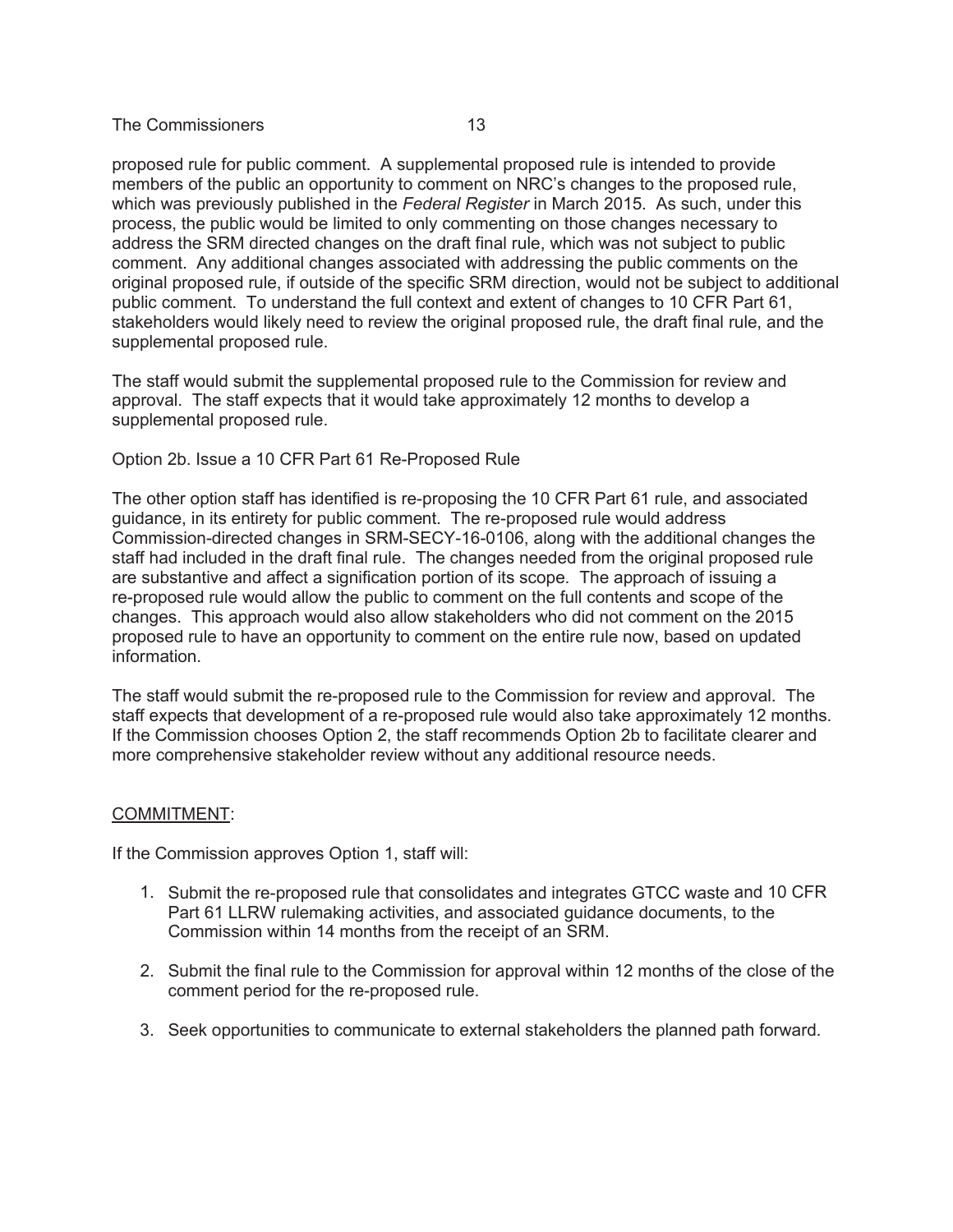4. Engage the active participation of Agreement State representatives during the development process, which is reflected in the time estimates.

#### RECOMMENDATION:

Consistent with the Commission's direction in SRM-SECY-15-0094, the staff has concluded that most of the GTCC waste streams it evaluated in the draft regulatory basis are potentially suitable for near-surface disposal. As further directed by SRM-SECY-15-0094, the staff has analyzed whether, in accordance with AEA Section 274c.(4), the disposal of GTCC waste presents a hazard such that the NRC should retain authority over its disposal. In this regard, the staff has concluded that most of the GTCC waste streams potentially suitable for near-surface disposal do not present a hazard such that the NRC should retain disposal authority. Based on these conclusions and consistent with the Commission's direction in SRM-SECY-15-0094, the staff recommends that the Commission approve Option 1 to issue a re-proposed rule that consolidates and integrates criteria for licensing the disposal of GTCC waste and 10 CFR Part 61 LLRW rulemaking activities, and provides for Agreement State licensing of those GTCC waste streams that meet the regulatory requirements for near-surface disposal and not presenting a hazard such that NRC should retain disposal authority. Additionally, for GTCC waste streams containing SSNM, the staff recommends exploring regulatory approaches that would allow for a single regulator for an Agreement State licensee disposing of GTCC waste in a land disposal facility, including potential amendment to 10 CFR 150.14 and 150.15.

Enclosure 1 to this paper includes alternative views that the federal government, and the NRC for civilian waste, must license any low-level waste facility accepting GTCC waste. The Executive Director for Operations and the Deputy Executive Director for Operations for Materials, Waste, Research, State, Tribal, Compliance, Administration, and Human Capital Programs as well as the Executives in the Office of Nuclear Materials Safety and Safeguards met with staff that filed the alternative views. We find these views to be compelling but not dispositive of the issues for the following reasons.

This paper is largely focused on the health, safety and environmental considerations of disposing of waste in a licensed low-level waste, near-surface facility, rather than a deep geologic repository. This question was previously left unresolved and now having considered the characteristics of the waste, from a technical perspective, the staff finds that a portion of the waste characterized as GTCC waste, possibly can be safely and securely disposed of in a nearsurface, low-level waste facility. Importantly, the staff also finds that from a health and safety matter this material is not so hazardous that it requires exclusive federal jurisdiction as contemplated under AEA Section 274c(4). Finally, the Office of the General Counsel reviewed all the new information in this paper, including the alternative views, and concluded that as a legal matter, the Amendments Act can be read to support the recommended option.

Accordingly, the staff finds that as a policy matter, the better view is that surface disposal is best handled in a consistent manner. GTCC waste, like other low-level waste not requiring exclusive federal jurisdiction from a safety or security perspective, should be eligible for the NRC Agreement State program. This decision would also not affect the NRC's responsibility over the national materials program to develop safety and security regulations, and compatibility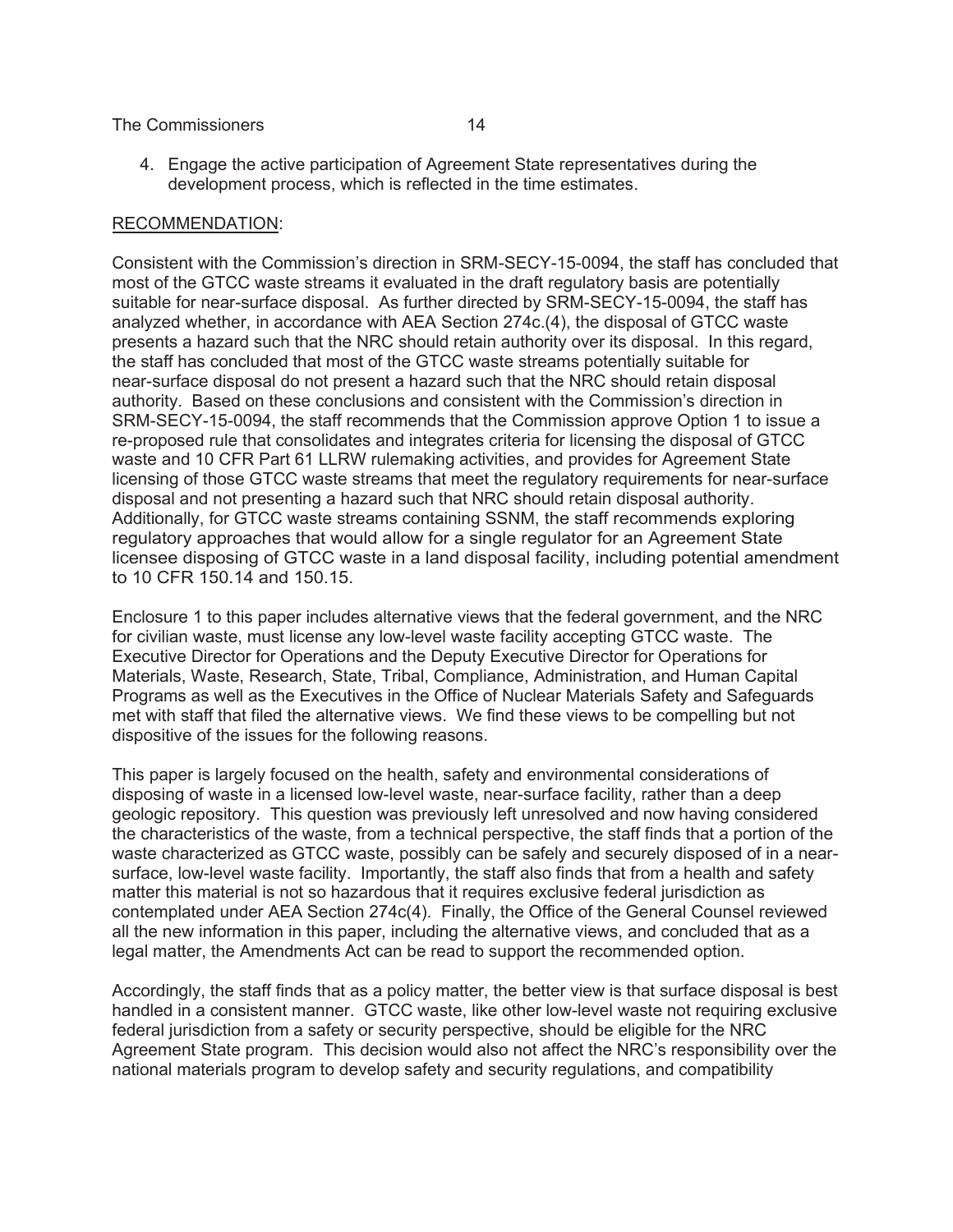standards for this material. Further, any GTCC waste requiring deep geologic disposal would remain a federal responsibility consistent with the NRC's jurisdiction to license a deep geologic repository for high level waste.

We very much appreciate the alternative staff view and feel that it has contributed to a thorough consideration of this matter.

#### RESOURCES:

Enclosure 2 (non-public) provides a detailed breakdown of current budgeted resources for the 10 CFR Part 61 and GTCC waste rulemakings, as well as estimated resources for both Options 1 and 2. Resources to support the 10 CFR Part 61 and GTCC waste rulemakings are included in the fiscal year (FY) 2021 President's Budget. Resources for FY 2022 and beyond would be addressed through the planning, budget, and performance management (PBPM) process. If the Commission approves Option 1 to conduct a consolidated rulemaking, staff would reallocate the surplus resources through the PBPM process.

#### COORDINATION:

The Office of the General Counsel (OGC) reviewed this package and has no legal objection (NLO) to this SECY paper and to enclosure 2. As a differing views statement, enclosure 1 is not encompassed within OGC's NLO review.

The Office of the Chief Financial Officer reviewed this package and determined that it has no financial impact other than those identified in the resource enclosure.

Margaret M. Doane Digitally signed by Margaret M. Doane

Date: 2020.10.21 18:14:20 -04'00'

Margaret M. Doane Executive Director for Operations

Enclosures:

- 1. Differing Views on Agreement State Regulation of GTCC Waste Disposal
- 2. Resources (non-public)